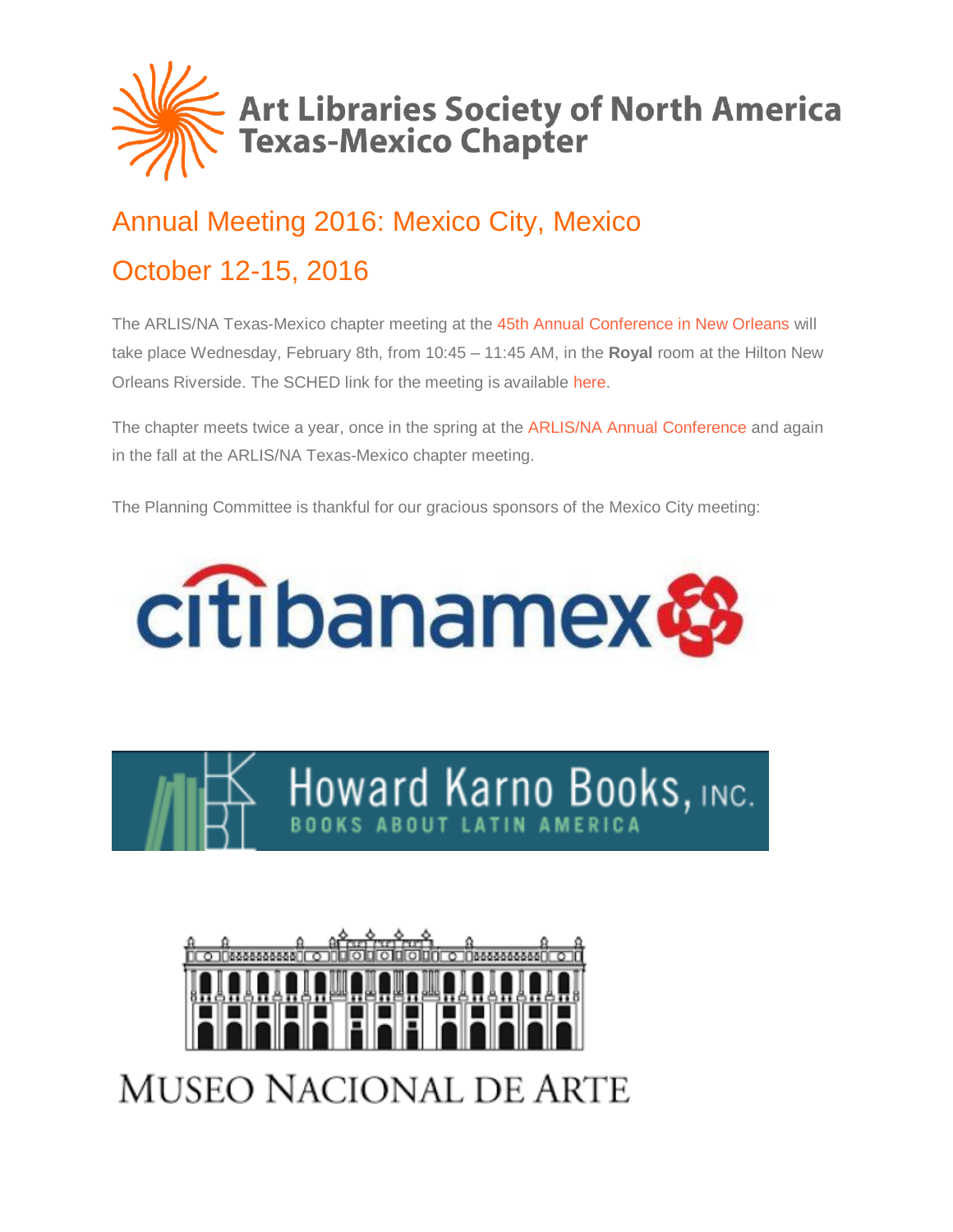

# 2017 Annual Meeting



The ARLIS/NA Texas-Mexico chapter is hosting its next conference in Mexico City from October 12- 15. The planning committee is organizing a rich event featuring numerous art libraries and cultural institutions, sessions and presentations, as well as the opportunity to connect with our Mexican colleagues. Highlights of site visits include the libraries and collections of the Museo Nacional de Antropología, Banamex, Museo Franz Mayer, Instituto de Investigaciones Estéticas, and Museo Nacional del Virreinato – and more!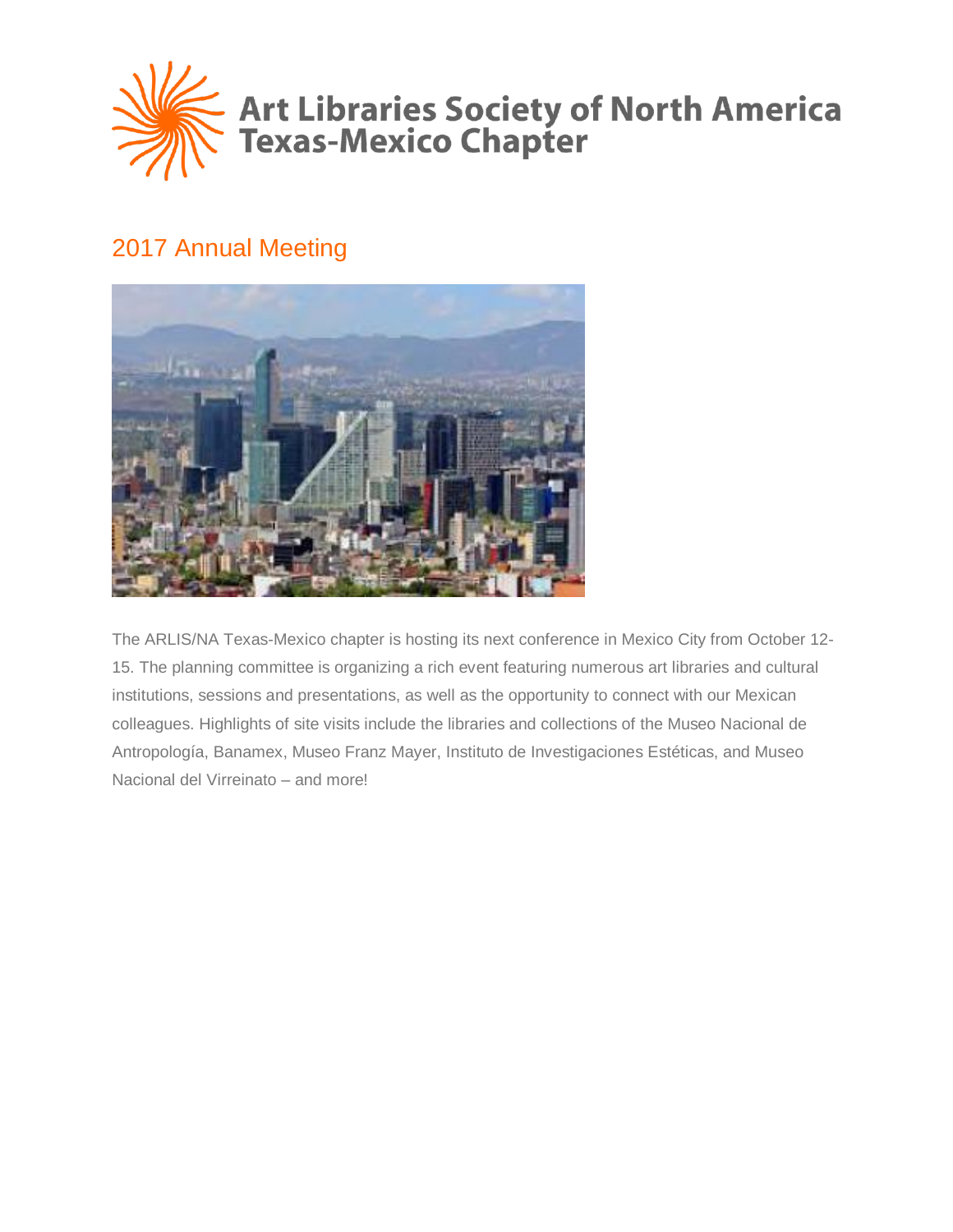

## Conference Registration:

Registration will be available at early bird rates (\$120 for regular members, \$50 for students and retirees) through **September 6th, 2016.** After that, registration rates will increase (\$140 for regular members, \$58 for students and retirees). Chapter membership is **required** for registration, the above amounts include chapter dues.

Register: [https://www.eventbrite.com/e/arlisna-texas-mexico-chapter-fall-meeting-tickets-](https://www.eventbrite.com/e/arlisna-texas-mexico-chapter-fall-meeting-tickets-27001398911)[27001398911](https://www.eventbrite.com/e/arlisna-texas-mexico-chapter-fall-meeting-tickets-27001398911)

**Important note:** if registering with an institutional credit card **not in your name**, please enter in the **name on the card** in the "ticket buyer" field. Enter in the name of the person **attending the conference** in the "ticket 1" field below the "ticket buyer" field.

### Recommended Hotels:

- [Hotel Ritz Mexico City](http://www.hotelritz.mx/en)
- [Zocalo Central Mexico City](http://www.centralhoteles.com/default-en.html)
- [NH Hotel Centro Histórico](http://www.nh-hotels.com/hotel/nh-mexico-city-centro-historico)

## Release Form:

Attendees will be required to complete and submit a release form. Please send completed forms to chapter treasurer Alison Larson at [alison\\_larson@baylor.edu.](mailto:alison_larson@baylor.edu)

- [Release form \(English\)](http://texas-mexico.arlisna.org/wp-content/uploads/2016/08/release-form-mexico-city-2016-english.docx)
- [Release form \(Spanish\)](http://texas-mexico.arlisna.org/wp-content/uploads/2016/08/release-form-mexico-city-2016-spanish.docx)

### Passports:

Be sure to have a current passport! Information on registration and renewals can be found at [http://www.usa.gov/passport.](http://www.usa.gov/passport) If you have further questions, please contact chapter vice president Joel Pelanne at [jpelanne@mfah.org.](mailto:jpelanne@mfah.org)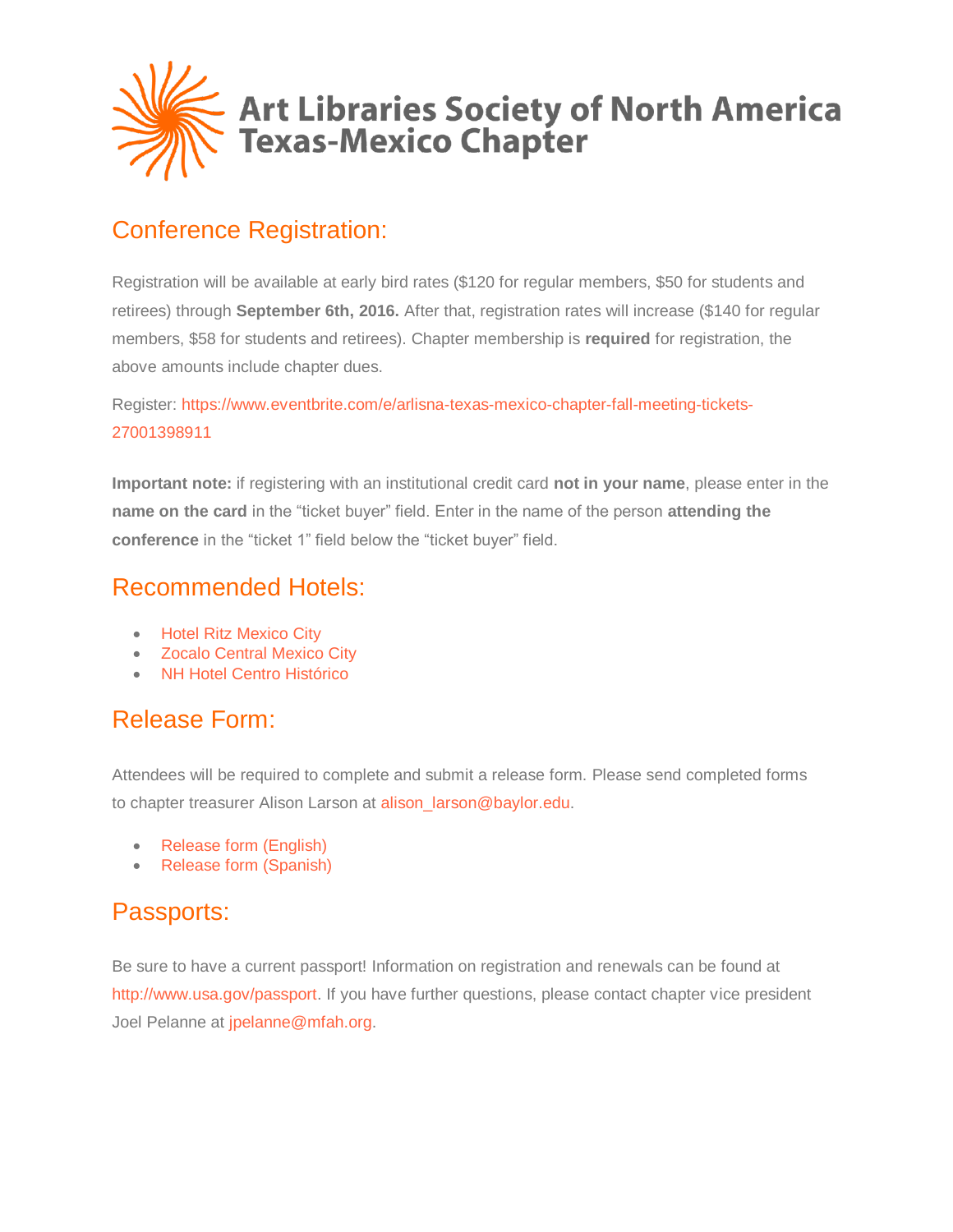

# Airport Transportation:

There are several ways you might travel from the Mexico City airport to your hotel, but an authorized airport taxi is recommended. It is safe, quick, and inexpensive (should be about 300 pesos, or roughly \$15 US; the exchange rate is different than in the link). After collecting your luggage and going through customs, follow the simple steps outlined here: <http://www.pausethemoment.com/mexico-city-airport-taxi-advice/>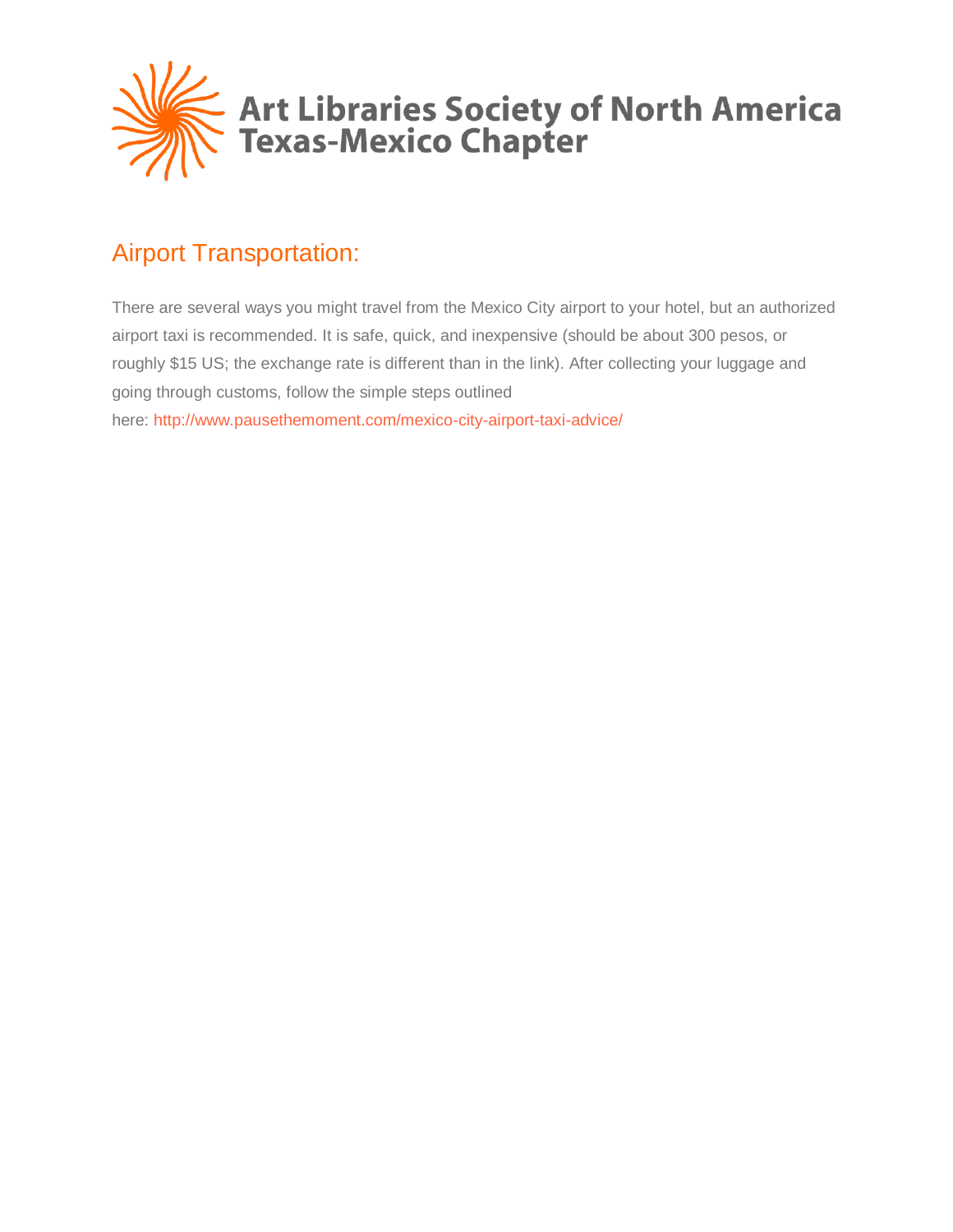

### Locations:

### Itinerary:

#### Wednesday, October 12

#### **2:30 pm – 6:00 pm: central/downtown**

- [Museo Nacional de Arte \(MUNAL\)](http://www.munal.com.mx/) 3:00 pm
- Presentation / Tour at [Museo Franz Mayer Library,](http://ingles.franzmayer.org.mx/biblioteca.php) **'Treasures of the Franz Mayer Library**' 4:00 pm
- [Palacio de Bellas Artes](http://www.palacio.bellasartes.gob.mx/) 5:00 pm

#### **6:00 pm – 9:00 pm: central/downtown**

- Cocktails/toast [\(Palacio de Bellas Artes restaurant\)](http://www.palacio.bellasartes.gob.mx/servcios/clt.html) 6:00 pm
- Group dinner [\(Azul Histórico Restaurant](http://www.azul.rest/) ) 7:30 pm

#### Thursday, October 13

#### **8:30 am – 9:30 am**

Shuttle ride to South.

The point of shuttle pick-up will be Venustiano Carranza street, number 63.

#### **9:30 am – 12:00 pm**

- [Biblioteca Central UNAM](http://bibliotecacentral.unam.mx/) (just to see the building's exterior) 9:30 am
- [Library of Institute of Aesthetic Researches at National Autonomous University of Mexico](http://www.esteticas.unam.mx/biblioteca) 10:00 am
- [Museo Universitario Arte Contemporáneo \(MUAC\)](http://muac.unam.mx/) 11:00 am

#### **12:15 pm – 1:15 pm**

• Shuttle ride to Downtown.

The point of shuttle pick-up will be a bus stop in the MUAC.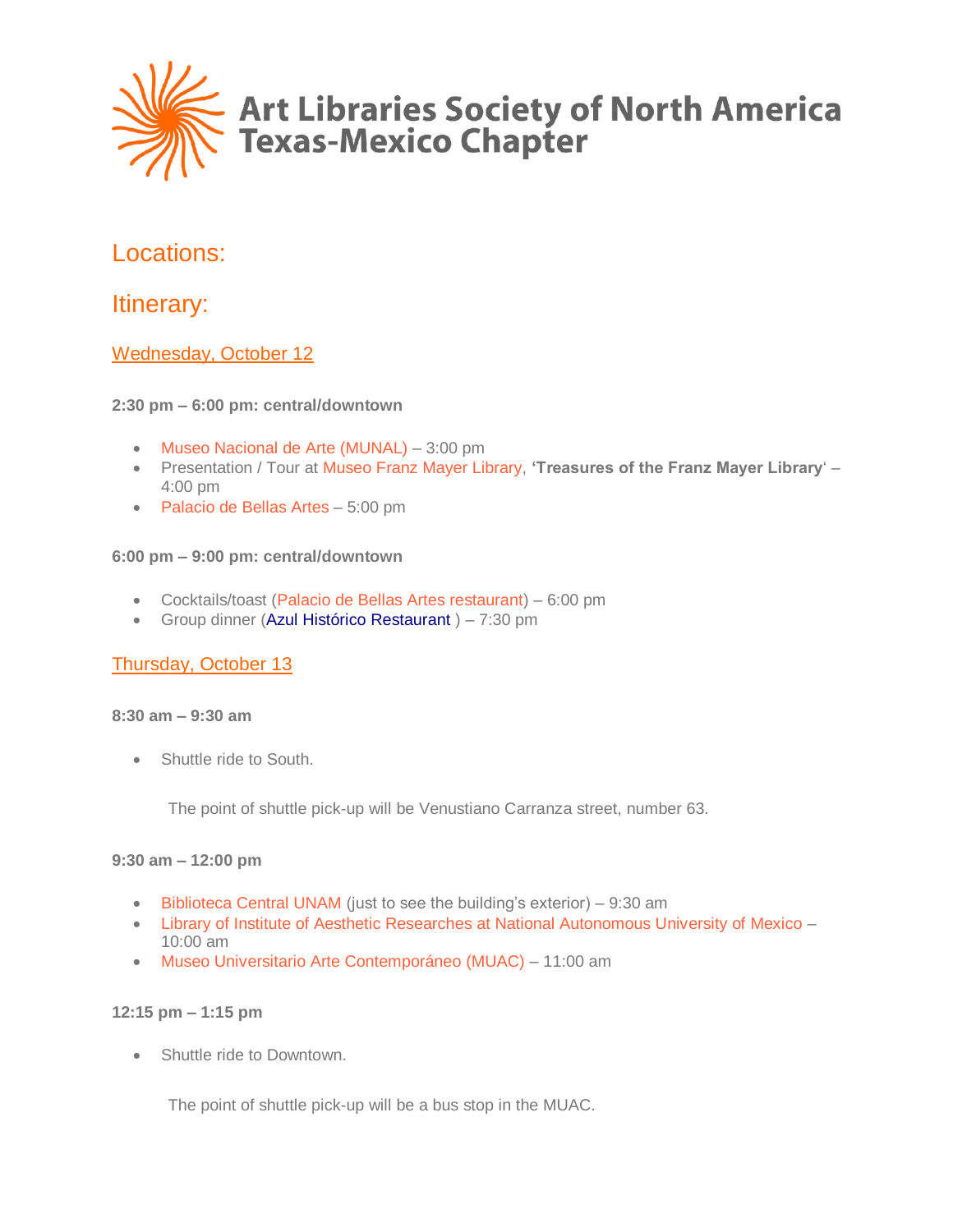

#### **1:15 pm – 2:30 pm**

• Lunch [\(La Capilla restaurant\)](http://www.hotelgillow.com/restaurante-mexicodf.php)

#### **2:30 pm**

• Shuttle to Chapultepec Park

The point of shuttle pick-up will be Venustiano Carranza street, number 63.

#### **3:00 pm – 6:30 pm**

- [National Museum of Anthropology and History](http://www.mna.inah.gob.mx/index.html) 3:15 pm
- Library Visit  $(3:15 \text{ pm} 4:00 \text{ pm})$
- Visit National Museum of Anthropology and History / optional walk to [Museo Tamayo](http://www.museotamayo.org/) or [Museo de Arte Moderno](http://www.museoartemoderno.com/) (4:00 pm – 6:30 pm)

#### **6:30 pm**

• Shuttle to Downtown

The point of shuttle pick-up will be in front of MNAH.

#### **7:00 pm – 10:00 pm**

• Dinner on own

#### Friday, October 14

#### **8:45 am – 9:00 am**

• Walk to Banamex

#### **9:00 am – 11:00 am**

• Tour [Banamex](http://fomentoculturalbanamex.org/) library, art collection, and building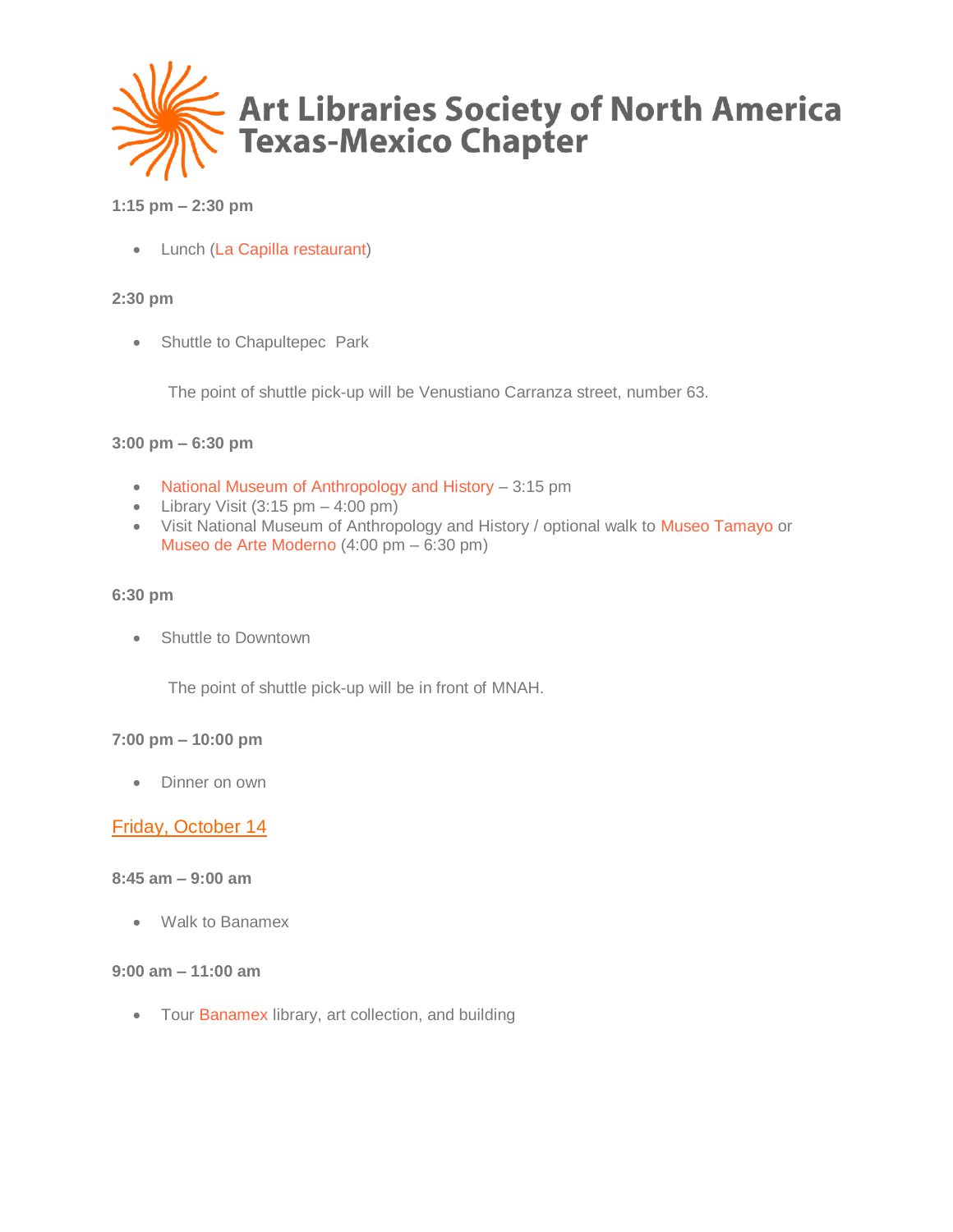

#### **11:00 am – 2:00 pm**

• Chapter business meeting & lunch at Banamex

#### **2:30 am – 4:00 pm**

• Presentations : "Latin American Collections and Connections"

#### [\(Submit Proposals Here\)](http://bit.ly/2aO8KFB)

#### **4:30 pm – 7:30 pm**

- Free time
- Optional visit to [Museo Nacional de San Carlos](http://mnsancarlos.com/) and [Biblioteca Erik Larsen](http://mnsancarlos.com/biblioteca.htm)

#### **7:45 pm – 10:00 pm**

• Dinner on own

#### Saturday, October 15

#### **08:00 am – 09:00 am**

• Shuttle to Tepotzotlán

The point of shuttle pick-up will be Venustiano Carranza street, number 63.

#### **09:00 am – 11:30 am**

• Presentation / tour at the [National Museum of Viceroyalty](http://virreinato.inah.gob.mx/) , '**Restoration at the National Museum of Viceroyalty**' featuring the restoration workshop room and the Chapel of the Virgin of Loreto.

#### **11:30 am – 12:30 pm**

• Shuttle return to hotel

The point of shuttle pick-up will be Venustiano Carranza street, number 63.

#### **1:00 pm – 3:30 pm**